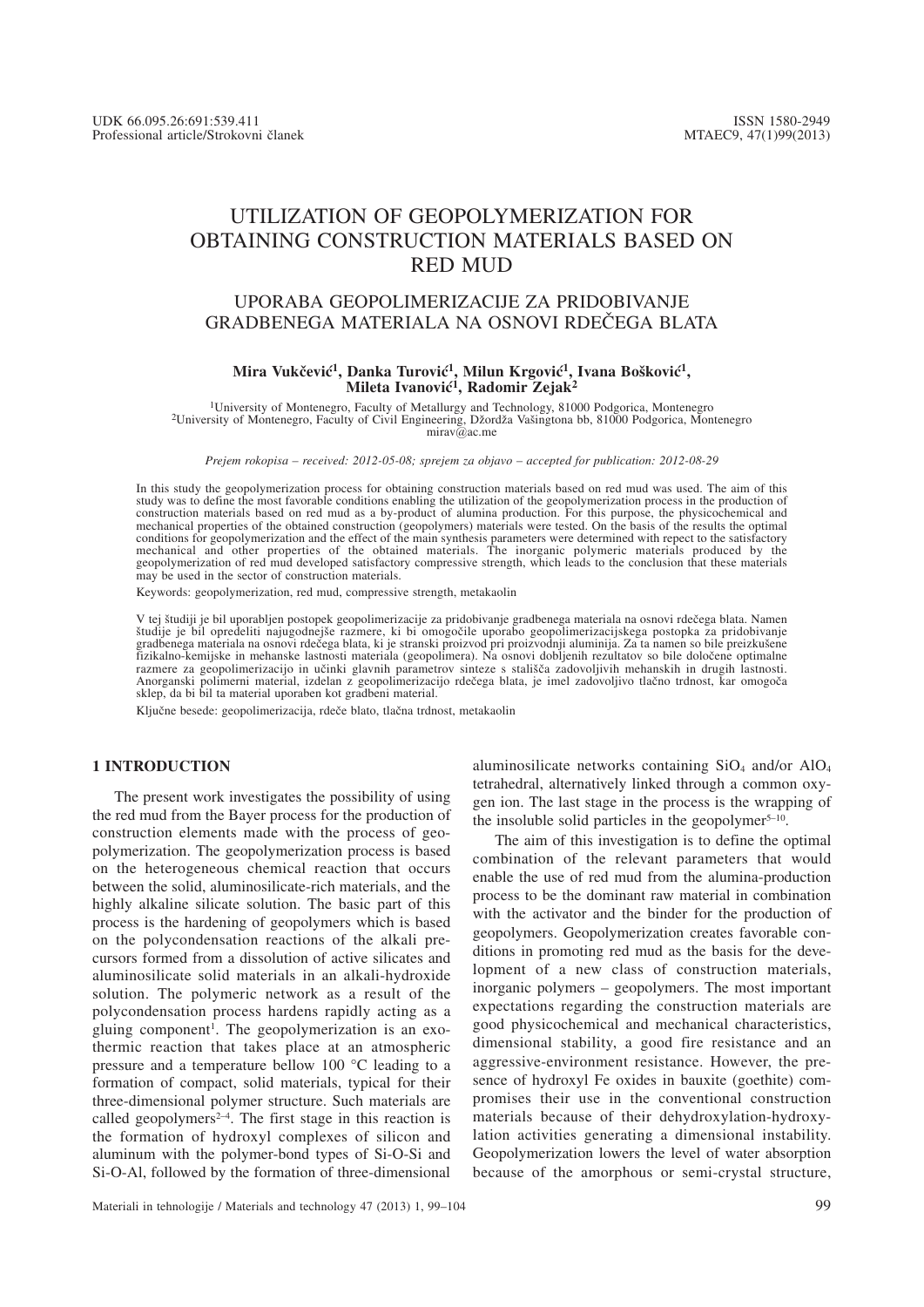M. VUKČEVIĆ et al.: UTILIZATION OF GEOPOLYMERIZATION FOR OBTAINING CONSTRUCTION MATERIALS ...

lowers the micro porosity, enables higher values of the specific mass, compressive strength, etc. The final objective of this investigation was to define the influence of the relevant parameters affecting the geopolymerization. The compressive strength, the apparent density and the microstructure of polymeric materials were investigated to define the optimal conditions for a polymeric-material synthesis.

#### **2 EXPERIMENTAL WORK**

#### *2.1 Materials*

For the production of construction materials the following raw materials were used:

- red mud obtained as a byproduct of the Bayer process of obtaining alumina (Podgorica Aluminum Factory),
- sodium hydroxide of analytical grade (Merck, anhydrous pellets),
- metakaolin, which initially provides a geopolymeric system with soluble silicon and aluminum that are essential for an aluminosilicate-oligomer formation and the progress of geopolymeriztion,
- sodium-silicate solution (Merck:  $m(Na_2O)$ :  $m(SiO_2)$ )  $= 3.4$ , *w*(Na<sub>2</sub>O) = 7.5–8.5 %, *w*(SiO<sub>2</sub>) = 25.5–28.5 % and  $d = 1,347$  g cm<sup>-3</sup>),
- deionized water for the synthesis of the polymeric material.

Red mud originated from the aluminum metallurgical plant in Podgorica, Montenegro, as a by-product of the alumina production known for the presence of hydroxylation Fe oxides, dried to a constant mass at a temperature of 105 °C, and then sifted through a sieve with a hole diameter of  $\varphi = 1$  mm.

Metakaolin is a dehydroxylation product of the industrial mineral kaolin in the temperature range between 650 °C and 850 °C. The thermal dehydroxylation of kaolin increases its solubility in an alkaline media and it was performed at 750 °C. The basic material was mineral kaolin from the Bijele Poljane site in Montenegro. Metakaolin is a predominantly amorphous material with minor crystalline constitutes.

As an alkaline activator of the process of geopolymerization, a combination of sodium water glass and sodium hydroxide was used. The activator solution was prepared by mixing the previously mentioned components 48 h before the geopolymer production. Different concentrations of NaOH ( $C_{\text{NaOH}}$  = (3, 7 and 10) mol dm<sup>-3</sup>) and a concentration of Si in Na-silica (1, 1.5 and 3.5) mol dm–3 were used. The levels of substitution of red mud with metakaolin in the solid phase were in mass fractions  $w = (4, 8 \text{ and } 15)$  %.

#### *2.2 Experimental procedure*

The process of the sample production was performed as follows:

- mixing the solid and liquid phases (the solid-toliquid-phase ratio was  $2.5 \text{ g cm}^{-3}$ ) until a fine, thick pulp was obtained,
- mass transfer to a rectangular mould with a cover,
- setting the mould to the shaking mode for 10 min to displace the residual air,
- keeping the samples at the room temperature for 48 h and
- keeping the samples in a dryer at the temperature of 100 °C for 72 h.
- aging the samples for 14 d.

#### **3 RESULTS AND DISCUSSION**

The chemical content of red mud is shown in **Table 1**, while the chemical content of metakaolin is shown in **Table 2.** The proportion of  $SiO<sub>2</sub>$  in kaolin was 59.87 %, the proportion of  $Fe<sub>2</sub>O<sub>3</sub>$  was 3.12 %, the proportion of  $Al_2O_3$  was 19.45 % and the rest was water.

**Table 1:** Chemical content of the red mud from the Podgorica Aluminum Factory in mass fractions

Tabela 1: Kemijska sestava rdečega blata iz Tovarne aluminija Podgorica v masnih dele`ih

| oxide                          | $w/\%$ |
|--------------------------------|--------|
| Fe <sub>2</sub> O <sub>3</sub> | 40.78  |
| $Al_2O_3$                      | 17.91  |
| SiO <sub>2</sub>               | 11.28  |
| TiO <sub>2</sub>               | 10.20  |
| Na <sub>2</sub> O              | 6.9    |

**Table 2:** Chemical content of metakaolin in mass fractions **Tabela 2:** Kemijska sestava metakaolina v masnih deležih

| oxide                          | $w/\%$ |
|--------------------------------|--------|
| SiO <sub>2</sub>               | 52.26  |
| $Al_2O_3$                      | 42.83  |
| Fe <sub>2</sub> O <sub>3</sub> | 1.01   |
| CaO                            | 0.02   |
| MgO                            | 0.09   |
| Na <sub>2</sub> O              | 0.02   |
| $K_2O$                         | 1.56   |
| TiO <sub>2</sub>               | 0.13   |
| ZnO                            | < 0.01 |

The XRD analysis of red mud (**Figure 1**) shows the presence of hematite  $Fe<sub>2</sub>O<sub>3</sub>$ , gibbsite Al(OH)<sub>3</sub>, akdalaite  $4Al_2O_3 \cdot H_2O$ , lapidocrocte FeO(OH) and calcite CaCO<sub>3</sub>.

The value of the specific mass of red mud was  $\rho_{CM}$  = 2.7773 g cm<sup>-3</sup>, and for metakaolin this value was  $\rho_{MK}$  = 2.4738 g cm–3.

The investigation of the chemical composition, mineralogical content and thermal characteristics was performed on several geopolymeric samples obtained under different synthesis conditions (**Table 3**).

According to the X-ray diffraction analysis, the geopolymer samples (specimens under numbers 1 and 8 from **Table 3**) showed that the dominating minerals are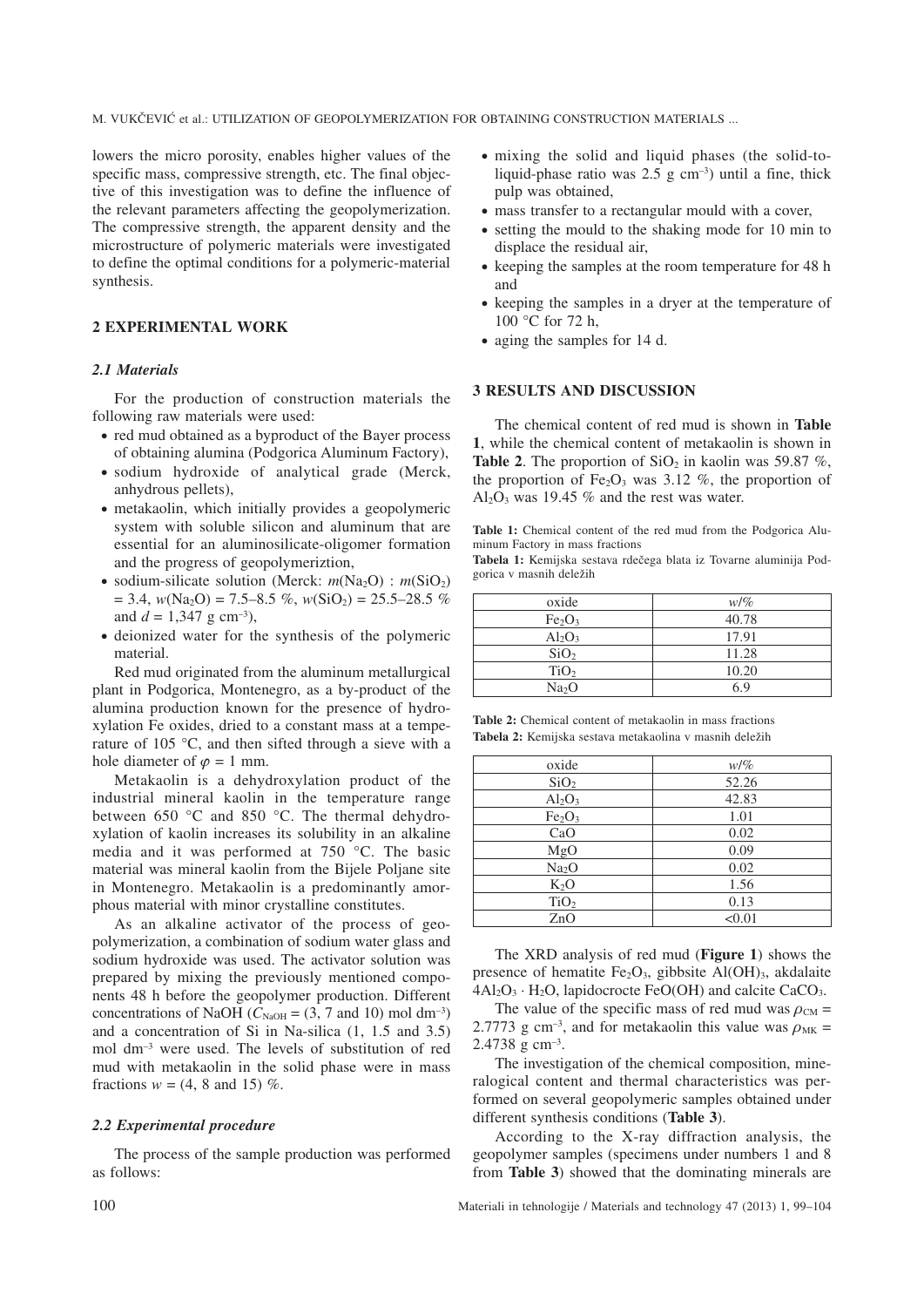

**Figure 1:** X-ray diffractogram of red mud Slika 1: Rentgenski difraktogram rdečega blata



**Figure 2:** X-ray diffractogram of sample 1 **Slika 2:** Rentgenski difraktogram vzorca 1

| Number of<br>sample | $C_{\text{NaOH}}/$<br>$(mod \text{ } dm^{-3})$ | $C_{\rm Si}/$<br>$(mod \text{ } dm^{-3})$ | Content of<br>metakaolin<br>$(w/\%)$ |
|---------------------|------------------------------------------------|-------------------------------------------|--------------------------------------|
| $\mathbf{1}$        |                                                | $\mathbf{1}$                              |                                      |
| $\overline{2}$      | $rac{3}{7}$                                    | $\mathbf{1}$                              | $\frac{2}{2}$                        |
| $\overline{3}$      | $\overline{10}$                                | $\overline{1}$                            |                                      |
| $\overline{4}$      | $\overline{3}$                                 | 1.5                                       | $\frac{2}{2}$                        |
| $\overline{5}$      | $\overline{7}$                                 | $\overline{1.5}$                          | $\frac{2}{2}$                        |
| $\overline{6}$      | $\overline{10}$                                | $\overline{1.5}$                          |                                      |
| 7                   | $\frac{3}{7}$                                  | $\overline{3.5}$                          | $\frac{2}{2}$                        |
| 8                   |                                                | $\overline{3.5}$                          |                                      |
| $\overline{9}$      | $\overline{10}$                                | $\overline{3.5}$                          | $\overline{2}$                       |
| $\overline{10}$     | $\overline{3}$                                 | $\overline{1}$                            | $\overline{8}$                       |
| 11                  | 7                                              | $\overline{1}$                            | $\overline{8}$                       |
| $\overline{12}$     | $\overline{10}$                                | $\overline{1}$                            | $\overline{8}$                       |
| $\overline{13}$     | $\overline{3}$                                 | $\overline{1.5}$                          | $\overline{8}$                       |
| $\overline{14}$     | $\overline{7}$                                 | $1.5\,$                                   | 8                                    |
| $\overline{15}$     | $\overline{10}$                                | $\overline{1.5}$                          | 8                                    |
| $\overline{16}$     |                                                | $\overline{3.5}$                          | $\overline{8}$                       |
| $\overline{17}$     | $rac{3}{3}$                                    | $\overline{3.5}$                          | $\overline{8}$                       |
| 18                  | 10                                             | $\overline{3.5}$                          | $\overline{8}$                       |
| 19                  | $rac{3}{7}$                                    | $\overline{1}$                            | $\overline{15}$                      |
| 20                  |                                                | $\overline{1}$                            | $\overline{15}$                      |
| $\overline{21}$     | 10                                             | $\mathbf{1}$                              | $\overline{15}$                      |
| $\overline{22}$     | $rac{3}{7}$                                    | $\overline{1.5}$                          | $\overline{15}$                      |
| $\overline{23}$     |                                                | 1.5                                       | $\overline{15}$                      |
| $\overline{24}$     | 10                                             | $\overline{1.5}$                          | $\overline{15}$                      |
| $\overline{25}$     | $\overline{3}$                                 | $\overline{3.5}$                          | $\overline{15}$                      |
| $\overline{26}$     | $\overline{7}$                                 | $\overline{3.5}$                          | $\overline{15}$                      |
| 27                  | 10                                             | $\overline{3.5}$                          | $\overline{15}$                      |

**Table 3:** Geopolymer samples under different synthesis conditions Tabela 3: Vzorci geopolimerov iz različnih razmer pri sintezi



**Figure 3:** X-ray diffractogram of sample 8 **Slika 3:** Rentgenski difraktogram vzorca 8

quartz (Q) and kaolinite (K) as shown in **Figures 2** and **3**. The feldspar appears in trace amounts. The X-ray diagrams indicate that the treatment is characterized by dissolution of the starting material and a formation of amorphous and crystalline aluminosilicate phases as well as the stable phases of leucite and kalsilite. The existence of non-dissolved solid particles of red mud is also indicated. The unidentified peaks in XRD diagrams represent the residual unreacted kaolinite or sodiumaluminosilicate phase. The selected diagrams show the existence of an amorphous phase in the system (baseline noise) of the aluminosilicate material. It is also clear that



**Figure 4:** Infrared spectroscopy of geopolymer samples Slika 4: Infrardeča spektroskopija vzorca geopolimera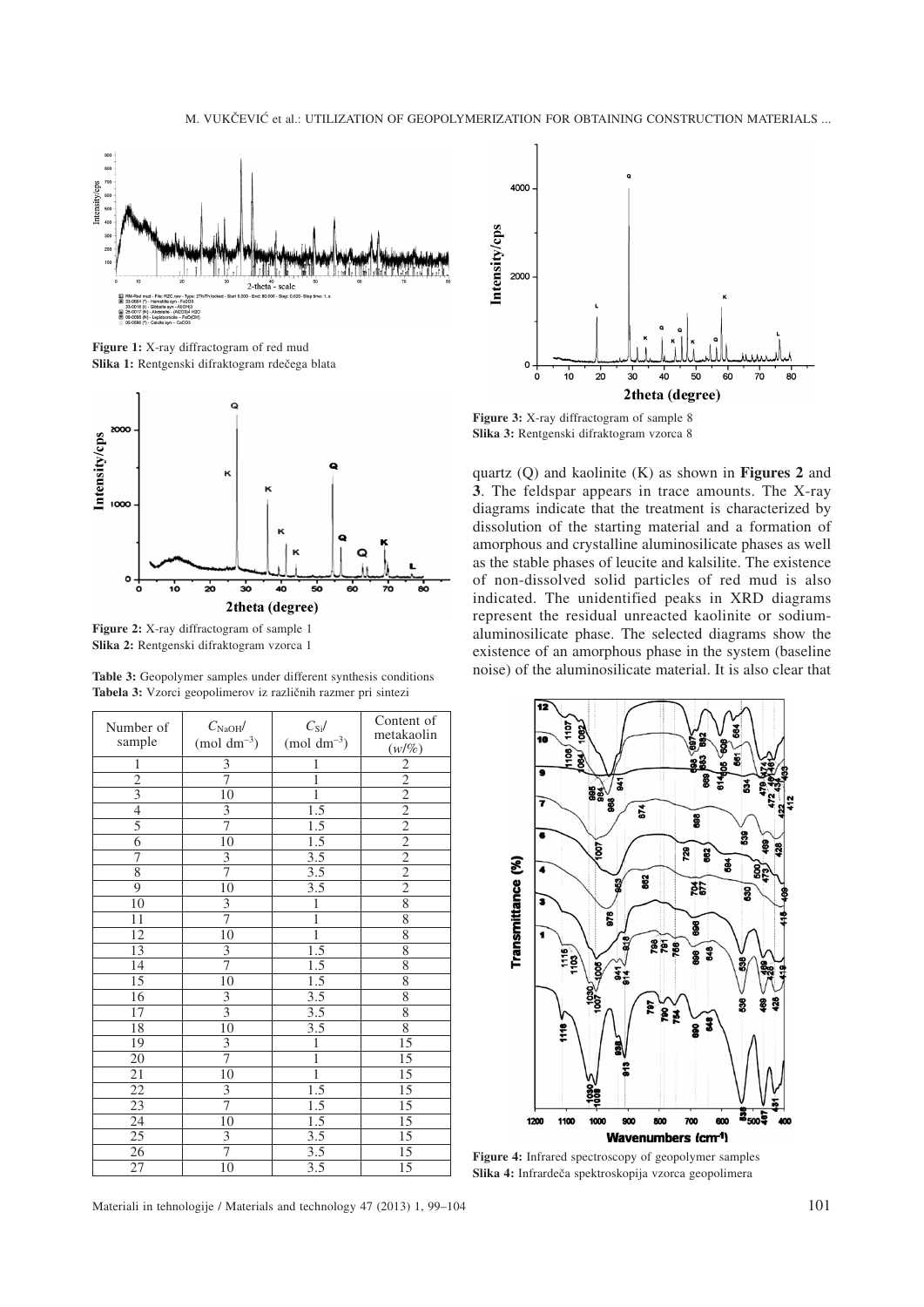increasing concentrations of NaOH as well as an increasing participation of the binder in the solid phase lead to a formation of a more pronounced peak of the new phase, i.e., sodium aluminosilicate.

The FTIR spectroscopy was used to determine the changes in the structure during the treatment of the starting material using the concentrated solution of NaOH and Na-silica (**Figure 4**).

The characteristic wavenumbers for kaolinite are:

OH- at (3700, 3650, 3620) cm–1;

Al–OH at 913 cm–1;

Si–O at (1032, 1008, 469) cm<sup>-1</sup>;

 $Si$ –O–Al at 538 cm<sup>-1</sup>.

The absence of the Al-O-H bands at 913 cm<sup>-1</sup> as well as the band duplication at  $3700 \text{ cm}^{-1}$  and  $3620 \text{ cm}^{-1}$  are evident. The absence of the bands at 539 cm–1 and 913  $cm^{-1}$  and the presence of the new bands at 800  $cm^{-1}$  can be explained with the transformation of the octahedral structure of  $Al^{3+}$  into a tetrahedral one under the influence of the agents. The bands at  $1100 \text{ cm}^{-1}$  and  $1200 \text{ cm}^{-1}$  are related to the amorphous  $SiO<sub>2</sub>$ . The characteristic peaks of metakaolin were reduced under the influence of the agents, but they did not disappear after introducing 1 mol dm<sup>-3</sup> NaOH solution. When using 7 mol dm<sup>-3</sup> NaOH solution, these peaks almost disappear and create a new band within the wavenumber range of 1200–850  $cm^{-1}$ .

The TG-analysis was performed within the temperature range of 20–1200 °C.

The TGA results (**Figures 5** and **6** refer to the specimens under the numbers 1 and 8 in **Table 3**, respectively) show that the mass loss occurs in two steps. In the first step, at a temperature below 150 °C, the absorbed water is released into the pores and on the surface. In the temperature range of  $150-600$  °C, the weight loss is associated with the pre-dehydration process, where there is a reorganization of the octahedral lattice. In the second step, the dehydroxylation of the starting material occurs within the temperature range of 350–800 °C.



**Figure 5:** TG analysis of geopolymer, sample 1 **Slika 5:** TG-analiza geopolimera, vzorec 1



**Figure 6:** TG analysis of geopolymer, sample 8 **Slika 6:** TG-analiza geopolimera, vzorec 8

**Table 4:** Values of the sample density **Tabela 4:** Gostota vzorcev

| Number of<br>sample | $C_{\text{NaOH}}/$<br>$(mol dm-3)$ | $C_{\rm Si}/$<br>$(mod \text{ } dm^{-3})$ | Content of<br>metakaolin<br>$(w/\%)$ | Density<br>$(g \text{ cm}^{-3})$ |
|---------------------|------------------------------------|-------------------------------------------|--------------------------------------|----------------------------------|
| $\mathbf{1}$        | 3                                  | 1                                         | $\overline{c}$                       | 2.2743                           |
| $\overline{2}$      | $\overline{7}$                     | $\mathbf{1}$                              | $\overline{2}$                       | 2.2760                           |
| $\overline{3}$      | 10                                 | $\mathbf{1}$                              | $\overline{2}$                       | 2.2750                           |
| $\overline{4}$      | $\overline{\overline{3}}$          | $\overline{1.5}$                          | $\overline{2}$                       | 2.2791                           |
| $\overline{5}$      | 7                                  | 1.5                                       | $\overline{2}$                       | 2.2808                           |
| $\overline{6}$      | 10                                 | 1.5                                       |                                      | 2.2820                           |
| 7                   | 3                                  | $\overline{3.5}$                          | $\frac{2}{2}$                        | 2.2747                           |
| 8                   | 7                                  | 3.5                                       | $\frac{2}{2}$                        | 2.2806                           |
| 9                   | 10                                 | $3.\overline{5}$                          |                                      | 2.2816                           |
| $\overline{1}0$     | $\overline{\overline{3}}$          | $\mathbf{1}$                              | $\overline{8}$                       | 2.2673                           |
| 11                  | 7                                  | $\mathbf{1}$                              | 8                                    | 2.2705                           |
| 12                  | 10                                 | $\overline{1}$                            | 8                                    | 2.2710                           |
| 13                  | 3                                  | 1.5                                       | $\overline{8}$                       | 2.2650                           |
| 14                  | 7                                  | 1.5                                       | $\overline{8}$                       | 2.2670                           |
| 15                  | 10                                 | 1.5                                       | 8                                    | 2.2690                           |
| $\overline{16}$     | $\overline{3}$                     | $\overline{3.5}$                          | $\overline{8}$                       | 2.2655                           |
| 17                  | $\overline{3}$                     | $\overline{3.5}$                          | $\overline{8}$                       | 2.2659                           |
| 18                  | 10                                 | $\overline{3.5}$                          | $\overline{8}$                       | 2.2690                           |
| 19                  | 3                                  | $\overline{1}$                            | 15                                   | 2.2520                           |
| 20                  | 7                                  | $\overline{1}$                            | 15                                   | 2.2530                           |
| 21                  | 10                                 | $\overline{1}$                            | 15                                   | 2.2550                           |
| $\overline{22}$     | 3                                  | $\overline{1.5}$                          | 15                                   | 2.2443                           |
| 23                  | $\overline{7}$                     | 1.5                                       | 15                                   | 2.2480                           |
| 24                  | 10                                 | 1.5                                       | 15                                   | 2.2550                           |
| 25                  | 3                                  | 3.5                                       | 15                                   | 2.2510                           |
| 26                  | 7                                  | 3.5                                       | 15                                   | 2.2520                           |
| 27                  | 10                                 | 3.5                                       | 15                                   | 2.2540                           |

The density values of the obtained samples are shown in **Table 4**. The density values for the geopolymer samples are in the range between  $2.2443$  g cm<sup>-3</sup> and 2.2816 g cm–3.The highest density values were obtained with the lowest percentage of metakaolin as a binder in the raw mixture. The explanation for this can be found in the fact that the participation of red mud as a very dense component in the raw mixture is the highest in the samples with the lowest percentage of the added binder. The results also show that an important parameter is the

102 Materiali in tehnologije / Materials and technology 47 (2013) 1, 99–104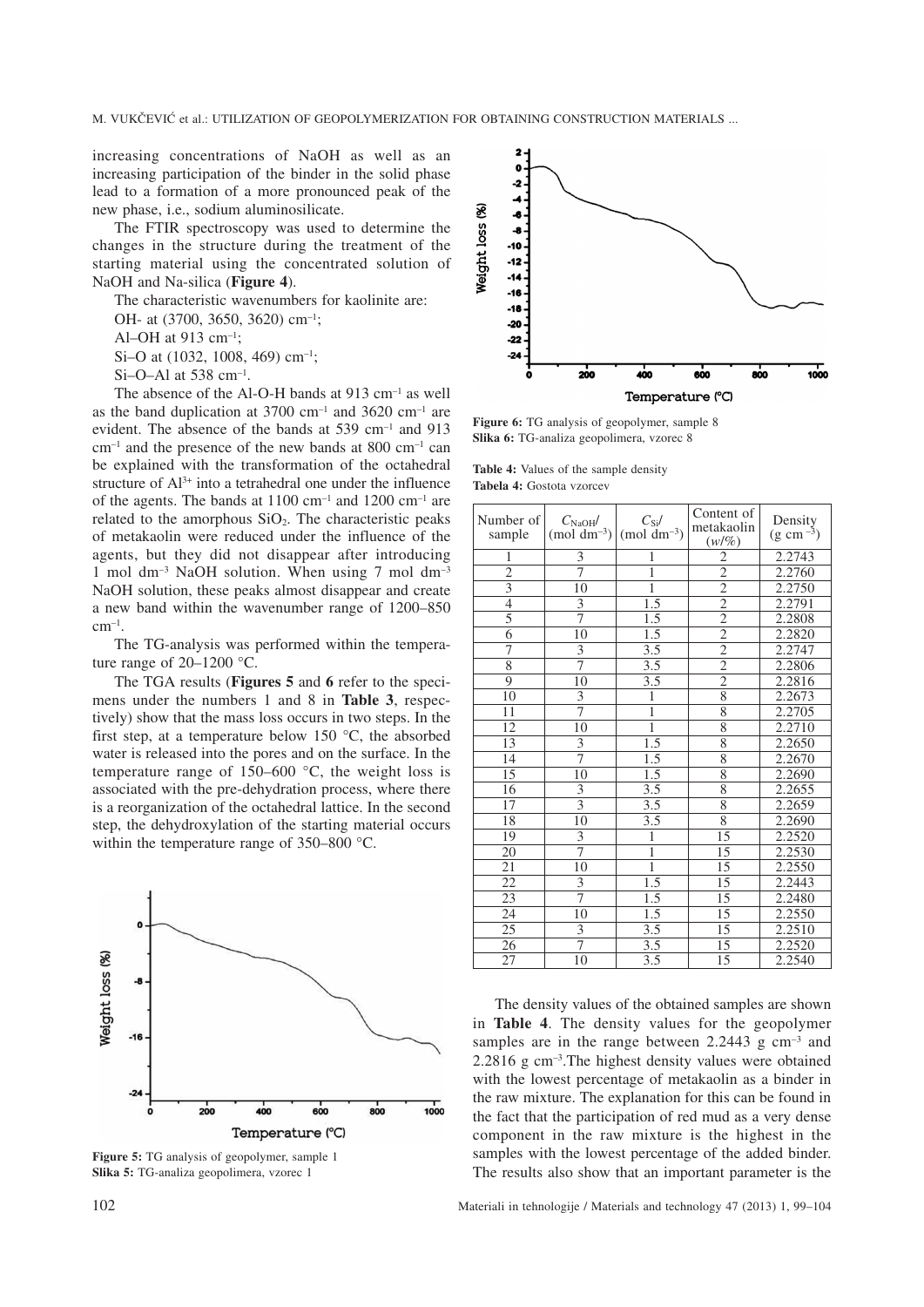



a - samples 1, 10, 19 ( $C_{\text{NaOH}}$  = 3 mol·dm<sup>-3</sup>;  $C_{\text{Si}}$  = 1 mol·dm<sup>-3</sup>;  $S/L$  = 2,5 g·cm<sup>-3</sup>) b - samples 2, 11, 20  $(C_{\text{NaOH}} = 7 \text{ mol} \cdot \text{dm}^{-3}$ ;  $C_{\text{Si}} = 1 \text{ mol} \cdot \text{dm}^{-3}$ ;  $S/L = 2.5 \text{ g} \cdot \text{cm}^{-3}$ ) c - samples 3, 12, 21 ( $C_{\text{NaOH}}$  = 10 mol·dm<sup>-3</sup>;  $C_{\text{Si}}$  = 1 mol·dm<sup>-3</sup>; S/L = 2,5 g·cm<sup>-3</sup>)



c - samples 9, 18, 27 ( $C_{\text{NaOH}}$  = 7 mol·dm<sup>-3</sup>;  $C_{\text{Si}}$  = 3,5 mol·dm<sup>-3</sup>; S/L = 2,5 g·cm<sup>-3</sup>)

**Figure 7:** Values of compressive strength of geopolymer samples: a) influence of NaOH concentration on compressive strength as a function of binder percentage; b) influence of Si concentration on compressive strength as a function of binder percentage

Slika 7: Vrednosti tlačne trdnosti vzorcev geopolimera: a) vpliv koncentracije NaOH na tlačno trdnost v odvisnosti od deleža veziva; b) vpliv koncentracije Si na tlačno trdnost v odvisnosti od deleža veziva

ratio of the components in an alkaline activator, so the combination of a high hydroxide concentration and a low silicate concentration generates lower density values. The explanation can be found in the fact that a high NaOH concentration influences the deficit of the silicon needed for the reaction of geopolymerization.2,4

The values of compressive strength of geopolymer in dependence of the concentration of the activator (NaOH -Na-silicate) and the presence of a binder are shown in **Figures 7a** and **b**, respectively.

The factors affecting an increase in compressive strength are different concentrations of alkaline activators. The results show that with the increasing concentrations of NaOH  $(3, 7, 10)$  mol dm<sup>-3</sup> the compressive strength increases up to a NaOH concentration of 7 mol dm–3. Higher NaOH concentrations (10 mol dm<sup>-3</sup>) cause a reduction in the compressive-strength value. The explanation for this lies in the fact that the initial increase in



**Figure 8:** SEM microphotographs of inorganic polymer materials: a) sample  $(C_{\text{NaOH}} = 7 \text{ mol dm}^{-3}$ ;  $C_{\text{Si}} = 1.5 \text{ mol dm}^{-3}$ ;  $S/L = 2.5 \text{ g cm}^{-3}$ ), magnification 500-times; b) sample  $(C_{\text{NaOH}} = 7 \text{ mol dm}^{-3}$ ;  $C_{\text{Si}} =$ magnification 500-times; b) sample  $(C_{\text{NaOH}} = 7 \text{ mol dm}^{-1})$ 1.5 mol dm<sup>-3</sup>;  $S/L = 2.5$  g cm<sup>-3</sup>), magnification 5000-times **Slika 8:** SEM-posnetek anorganskega polimera: a) vzorec  $(C_{\text{NaOH}} =$ 7 mol dm<sup>-3</sup>;  $C_{\text{Si}} = 1.5$  mol dm<sup>-3</sup>;  $S/L = 2.5$  g cm<sup>-3</sup>), povečava 500-kratna; b) vzorec  $(C_{\text{NaOH}} = 7 \text{ mol dm}^{-3}$ ;  $C_{\text{Si}} = 1.5 \text{ mol dm}^{-3}$ ;  $S/L =$  $2.5 \text{ g cm}^{-3}$ ), povečava 5000-kratna

the NaOH concentration leads to an increase in the silicon and aluminum dissolution from the solid phase<sup>2</sup>. The increased Si and Al contents in the aqueous phase are essential for initiating the oligomer formation and polycondensation. The decrease in the values that occurs under higher NaOH concentrations is the consequence of the fact that dissolved silicon and aluminum remain almost constant while the free NaOH increases, resulting in a lower  $SiO<sub>2</sub>/Na<sub>2</sub>O$  ratio in the aqueous phase. Therefore, the monosilicates and oligomeric species are predominantly in favor of polymer and consequently the polycondensation is slower2.

Change in the silicon concentration in Na-silicate (1, 1.5, 3.5) mol dm–3 causes an increase in the compressive strength of the geopolymer samples. With the increasing concentration of the alkaline activator, the amount of dissolved silicon in the reaction mixture increases as well. Silica originating from sodium silicate has an